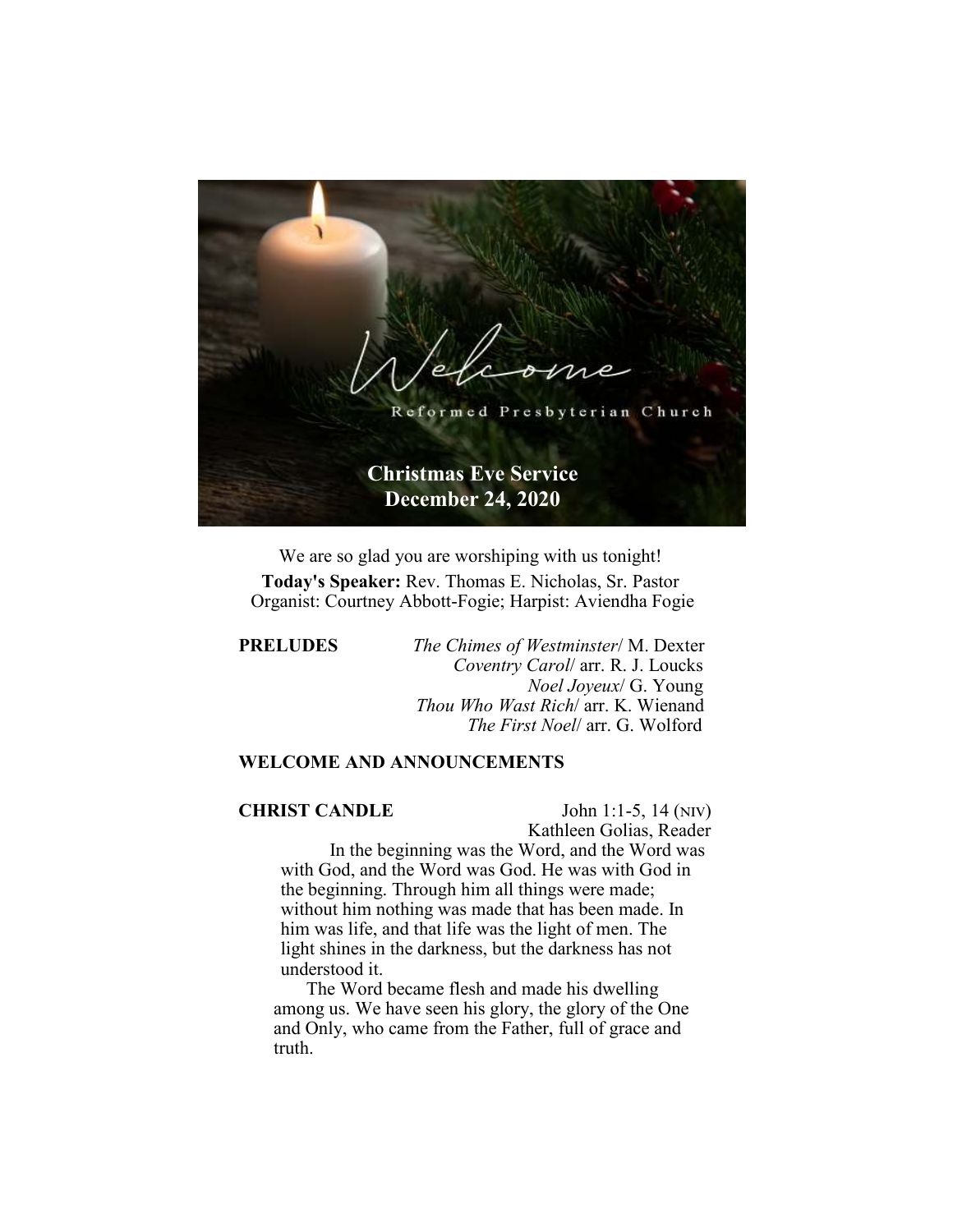# **SCRIPTURE READING** Matthew 1:18-23 (NIV)

Rick & Doris Bernarduci, Readers

This is how the birth of Jesus Christ came about: His mother Mary was pledged to be married to Joseph, but before they came together, she was found to be with child through the Holy Spirit. Because Joseph her husband was a righteous man and did not want to expose her to public disgrace, he had in mind to divorce her quietly.

But after he had considered this, an angel of the Lord appeared to him in a dream and said, "Joseph son of David, do not be afraid to take Mary home as your wife, because what is conceived in her is from the Holy Spirit. She will give birth to a son, and you are to give him the name Jesus, because he will save his people from their sins."

All this took place to fulfill what the Lord had said through the prophet: "The virgin will be with child and will give birth to a son, and they will call him Immanuel"—which means, "God with us."

# **SONG** *Here With Us/* J. Williams, J. Ingram, B. Glover Faith Burchfield

### **SCRIPTURE READING** Luke 2:1-7 (NIV)

 Nick & Rachel Klein family, Readers In those days Caesar Augustus issued a decree that a census should be taken of the entire Roman world. (This was the first census that took place while Quirinius was governor of Syria.) And everyone went to his own town to register.

So Joseph also went up from the town of Nazareth in Galilee to Judea, to Bethlehem the town of David, because he belonged to the house and line of David. He went there to register with Mary, who was pledged to be married to him and was expecting a child. While they were there, the time came for the baby to be born, and she gave birth to her firstborn, a son. She wrapped him in cloths and placed him in a manger, because there was no room for them in the inn.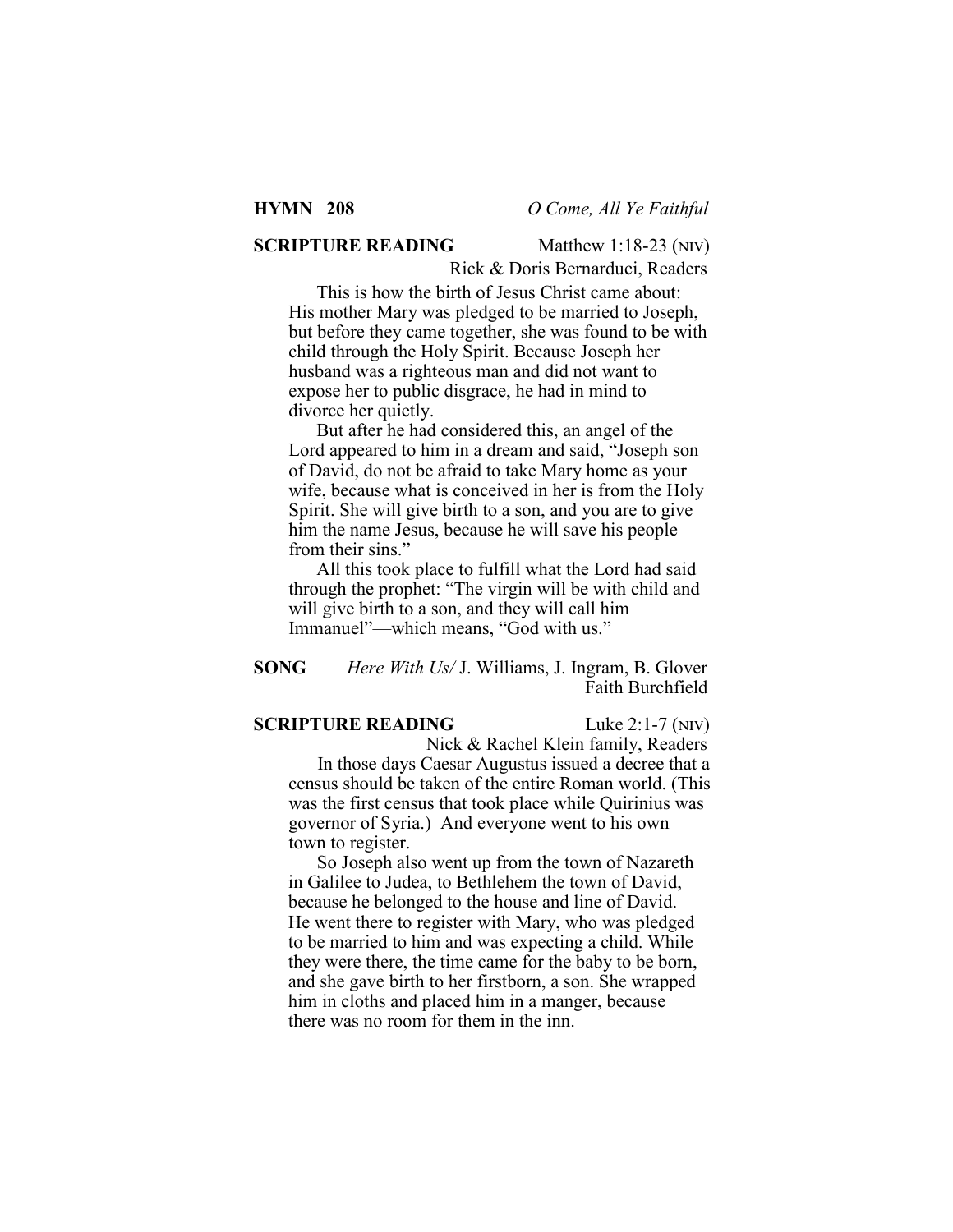#### **SCRIPTURE READING** Luke 2:8-20 (NIV)

Andy & Kim Newhall family, Readers

And there were shepherds living out in the fields nearby, keeping watch over their flocks at night. An angel of the Lord appeared to them, and the glory of the Lord shone around them, and they were terrified. But the angel said to them, "Do not be afraid. I bring you good news of great joy that will be for all the people. Today in the town of David a Savior has been born to you; he is Christ the Lord. This will be a sign to you: You will find a baby wrapped in cloths and lying in a manger."

Suddenly a great company of the heavenly host appeared with the angel, praising God and saying,

> "Glory to God in the highest, and on earth peace to men on whom his favor rests."

 When the angels had left them and gone into heaven, the shepherds said to one another, "Let's go to Bethlehem and see this thing that has happened, which the Lord has told us about."

 So they hurried off and found Mary and Joseph, and the baby, who was lying in the manger. When they had seen him, they spread the word concerning what had been told them about this child, and all who heard it were amazed at what the shepherds said to them. But Mary treasured up all these things and pondered them in her heart. The shepherds returned, glorifying and praising God for all the things they had heard and seen, which were just as they had been told.

| <b>HYMN</b> 203 | Hark! the Herald Angels Sing            |
|-----------------|-----------------------------------------|
| <b>SONG</b>     | O Holy Night/ A. Adam<br>Aviendha Fogie |
|                 |                                         |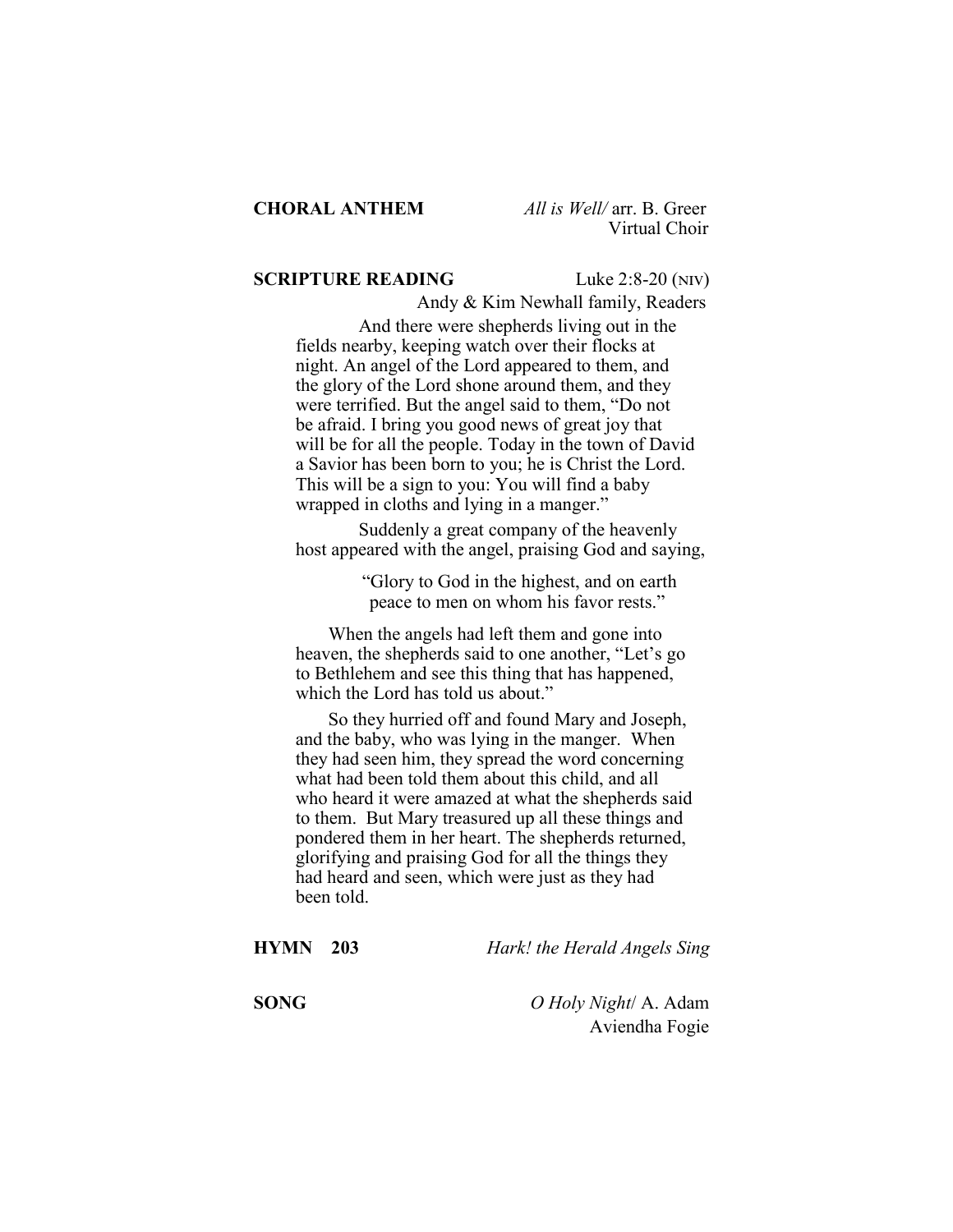**CHRISTMAS EVE MEDITATION** *The Music of Jesus* Rev. Thomas E. Nicholas

**CHORAL ANTHEM** *The Birthday of a King/* arr. K. Berg Virtual Choir

**SILENT NIGHT** 

**BENEDICTION** 

**POSTLUDE** 

# **Thank you to our Virtual Choir Members!**

*Children Vocals:* Braden Burchfield, Brooklyn Burchfield, Lydia Crowther, Zaya Joy Fogie, Autumn Klein, Camille Klein, Cecilia Rutter

*Adult Vocals:* Faith Burchfield, Katelyn Falk, Josh Falk, Aviendha Fogie, Kathleen Golias, Debi Hartranft, Libby Kimber, Nick Klein, Rachel Klein, Tom Nicholas, Judy Noack, Janice Palsgrove, Emily Rudy, Shawn Rudy, Fred Thomas, Ed Voigt, Rachel Vos, Alycia Weaver.

> *Piano:* Courtney Abbott-Fogie *Flute:* Rachel Klein

*Video recording and editing*: Seth, Courtney and Kaylor Fogie

**HOLIDAY SCHEDULE:** Our Sunday Worship service will be at the regular time, 9:30 AM, this coming Sunday, December 27. There will be no Sunday school on Sunday, December 27.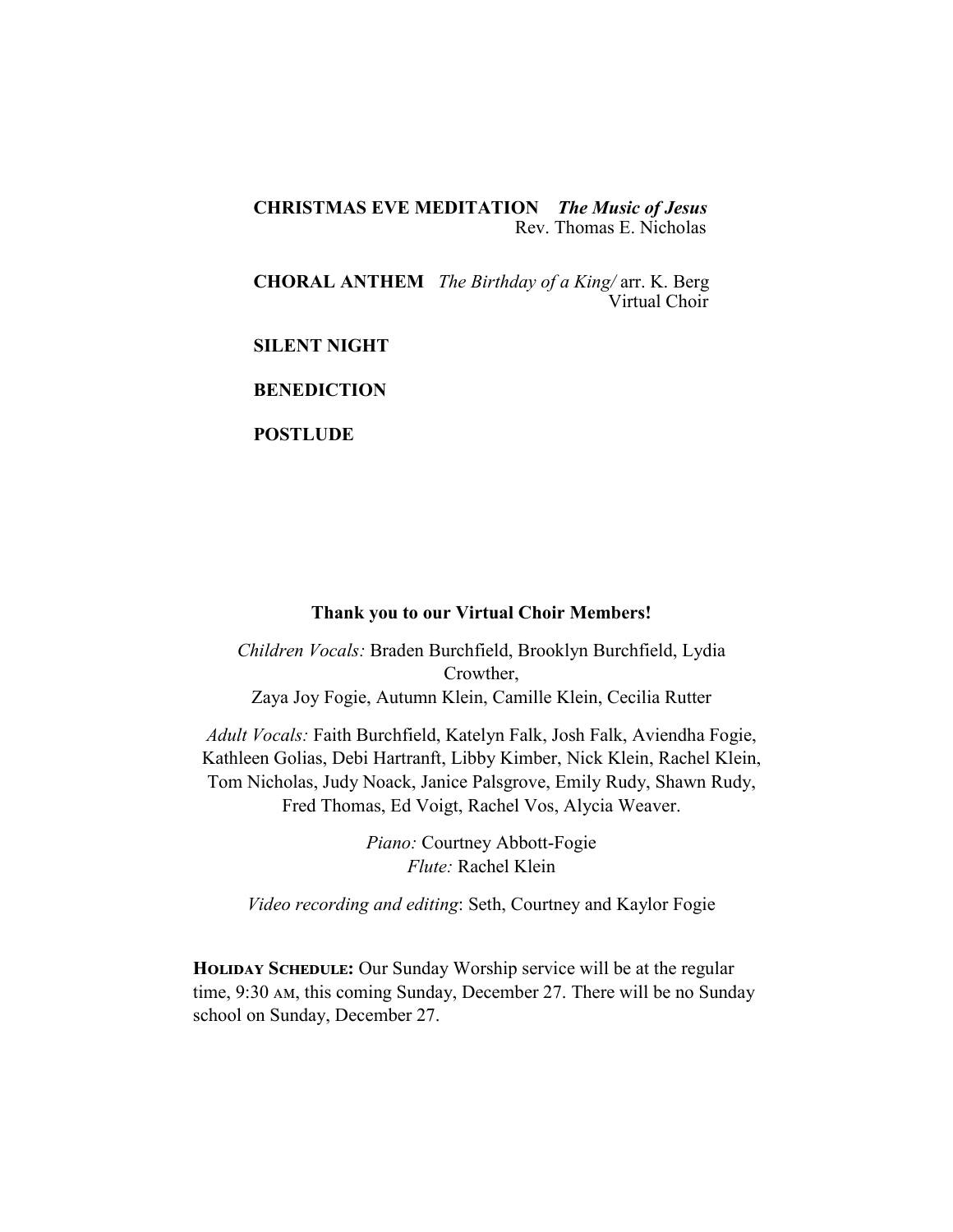# **SONG LYRICS**

# **208 O Come, All Ye Faithful**

O come, all ye faithful, joyful and triumphant, O come ye, O come ye to Bethlehem. Come and behold Him, born the King of angels: O come, let us adore Him, O come, let us adore Him, O come, let us adore Him, Christ the Lord.

God of God, Light of Light: lo, he abhors not the Virgin's womb: very God, begotten, not created; O come, let us adore Him, O come, let us adore Him, O come, let us adore Him, Christ the Lord.

Sing choirs of angels, Sing in exultation, Sing all ye citizens of heav'n above: Glory to God in the highest: O come, let us adore Him, O come, let us adore Him, O come, let us adore Him, Christ the Lord.

Yea, Lord, we greet thee, born this happy morning: Jesus, to thee be all glory giv'n; Word of the Father, late in flesh appearing; O come, let us adore Him, O come, let us adore Him, O come, let us adore Him, Christ the Lord.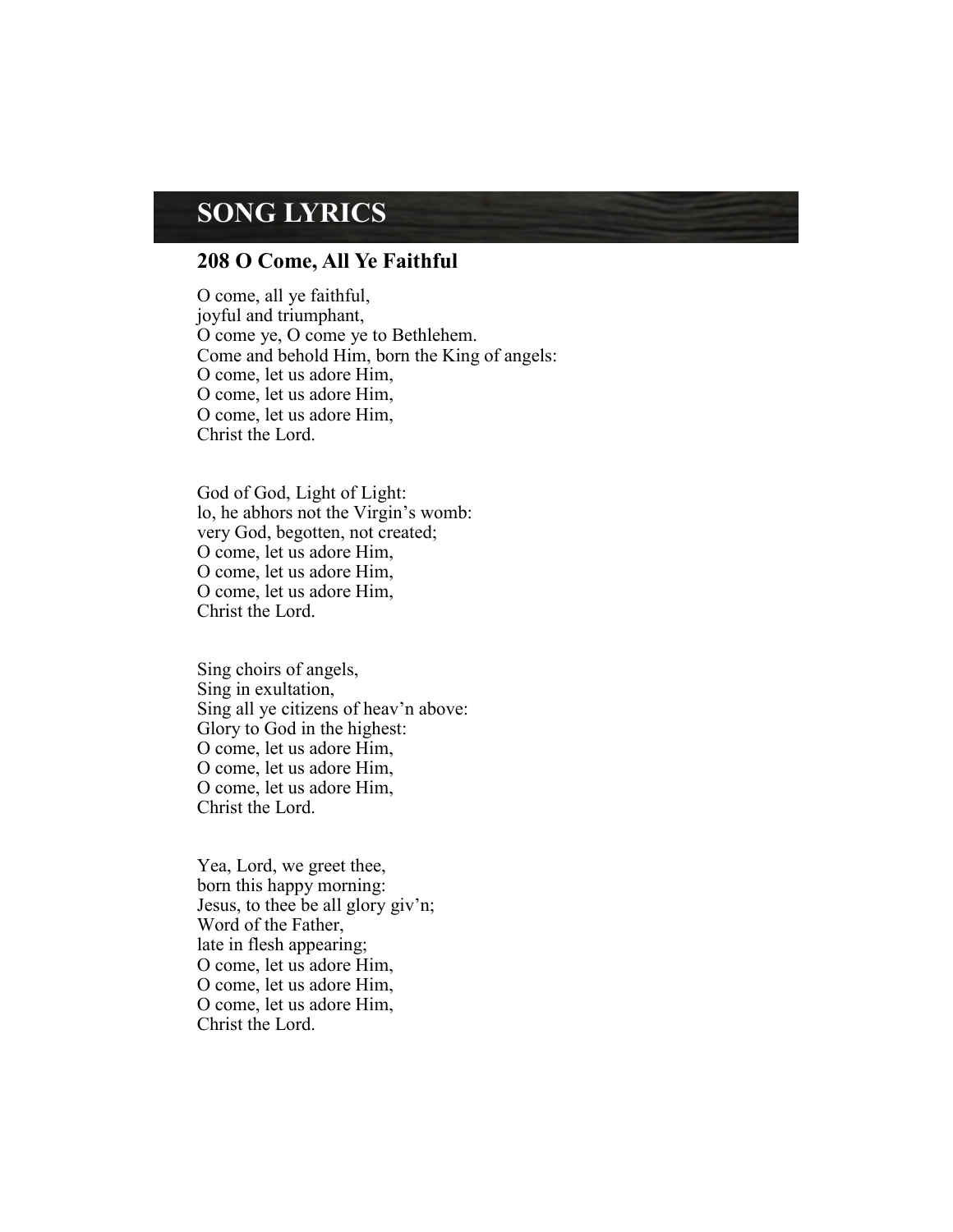# **203 Hark! The Herald Angels Sing**

Hark! the herald angels sing, "Glory to the new born King, peace on earth, and mercy mild, God and sinners reconciled!" Joyful, all ye nations rise, join the triumph of the skies; with th' angelic host proclaim, "Christ is born in Bethlehem!" Hark! the herald angels sing, "Glory to the new born King!"

Christ, by highest heaven adored; Christ, the everlasting Lord! late in time behold him come, offspring of a Virgin's womb. Veiled in flesh the Godhead see; hail th' incarnate Deity, pleased as man with men to dwell, 'Jesus, our Emmanuel. Hark! the herald angels sing, "Glory to the new born King!"

Hail the heav'n-born Prince of Peace! Hail the Sun of Righteousness! Light and life to all he brings, ris'n with healing in his wings. Mild he lays his glory by, born that we no more may die, born to raise the sons of earth, born to give them second birth. Hark! the herald angels sing, "Glory to the new born King!"